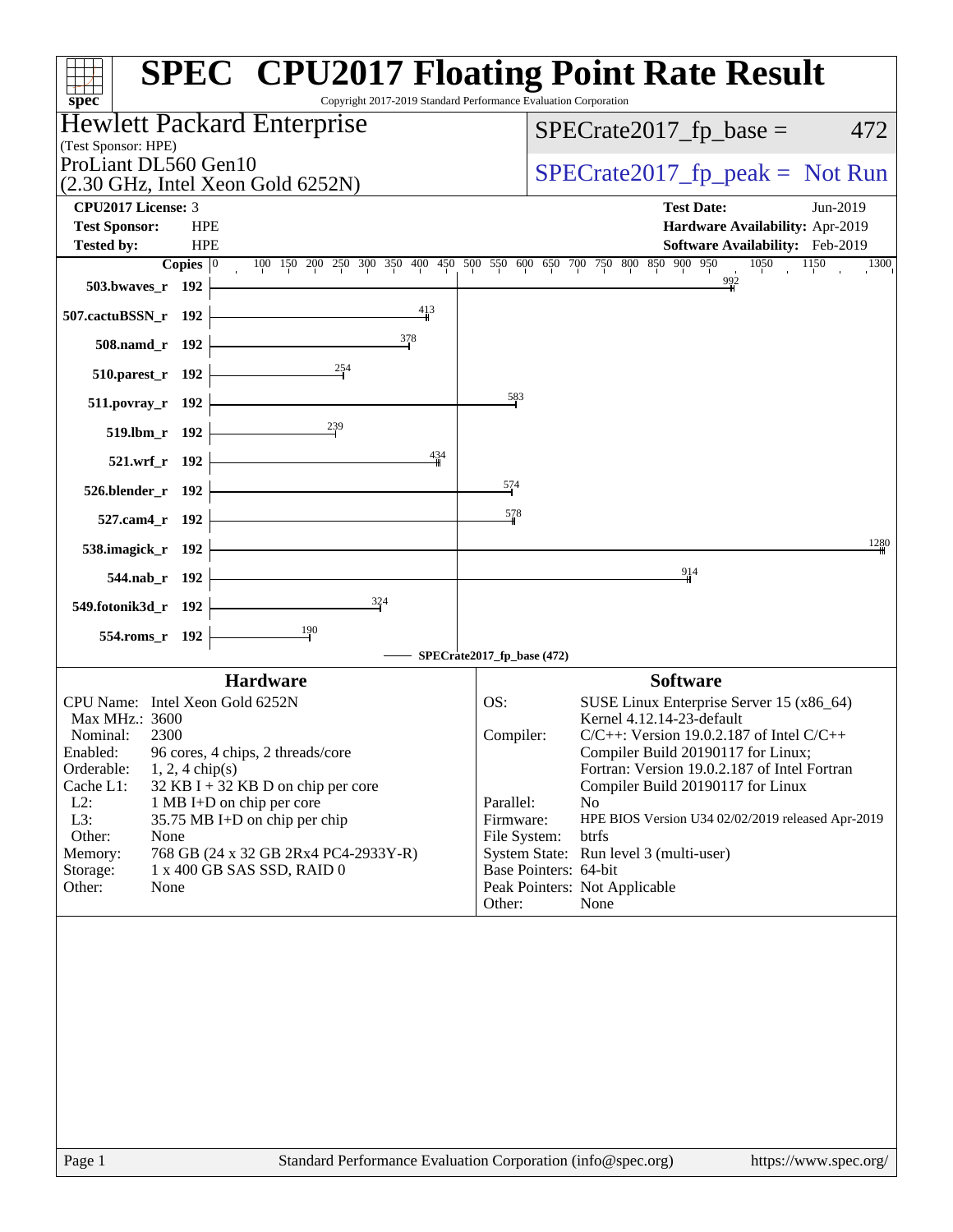Copyright 2017-2019 Standard Performance Evaluation Corporation

#### Hewlett Packard Enterprise

(Test Sponsor: HPE)

(2.30 GHz, Intel Xeon Gold 6252N)

 $SPECTate2017<sub>fr</sub> base = 472$ 

## ProLiant DL560 Gen10  $SPECrate2017$  fp\_peak = Not Run

**[CPU2017 License:](http://www.spec.org/auto/cpu2017/Docs/result-fields.html#CPU2017License)** 3 **[Test Date:](http://www.spec.org/auto/cpu2017/Docs/result-fields.html#TestDate)** Jun-2019 **[Test Sponsor:](http://www.spec.org/auto/cpu2017/Docs/result-fields.html#TestSponsor)** HPE **[Hardware Availability:](http://www.spec.org/auto/cpu2017/Docs/result-fields.html#HardwareAvailability)** Apr-2019 **[Tested by:](http://www.spec.org/auto/cpu2017/Docs/result-fields.html#Testedby)** HPE **[Software Availability:](http://www.spec.org/auto/cpu2017/Docs/result-fields.html#SoftwareAvailability)** Feb-2019

#### **[Results Table](http://www.spec.org/auto/cpu2017/Docs/result-fields.html#ResultsTable)**

|                                                                                                         |               |                |                | <b>Peak</b><br><b>Base</b> |       |                |       |               |                |              |                |              |                |              |
|---------------------------------------------------------------------------------------------------------|---------------|----------------|----------------|----------------------------|-------|----------------|-------|---------------|----------------|--------------|----------------|--------------|----------------|--------------|
| <b>Benchmark</b>                                                                                        | <b>Copies</b> | <b>Seconds</b> | Ratio          | <b>Seconds</b>             | Ratio | <b>Seconds</b> | Ratio | <b>Copies</b> | <b>Seconds</b> | <b>Ratio</b> | <b>Seconds</b> | <b>Ratio</b> | <b>Seconds</b> | <b>Ratio</b> |
| 503.bwaves_r                                                                                            | 192           | 1931           | 997            | 1942                       | 991   | 1940           | 992   |               |                |              |                |              |                |              |
| 507.cactuBSSN r                                                                                         | 192           | 585            | 416            | 591                        | 411   | 589            | 413   |               |                |              |                |              |                |              |
| $508$ .namd $r$                                                                                         | 192           | 479            | 381            | 483                        | 378   | 482            | 378   |               |                |              |                |              |                |              |
| 510.parest_r                                                                                            | 192           | 1968           | 255            | 1984                       | 253   | 1981           | 254   |               |                |              |                |              |                |              |
| 511.povray_r                                                                                            | 192           | 769            | 583            | 770                        | 582   | 769            | 583   |               |                |              |                |              |                |              |
| 519.1bm r                                                                                               | 192           | 846            | 239            | 846                        | 239   | 846            | 239   |               |                |              |                |              |                |              |
| $521$ .wrf r                                                                                            | 192           | 997            | 431            | 981                        | 438   | 990            | 434   |               |                |              |                |              |                |              |
| 526.blender r                                                                                           | 192           | 509            | 574            | 508                        | 575   | 509            | 574   |               |                |              |                |              |                |              |
| $527.cam4_r$                                                                                            | 192           | 578            | 581            | 583                        | 576   | 581            | 578   |               |                |              |                |              |                |              |
| 538.imagick_r                                                                                           | 192           | 373            | 1280           | 372                        | 1280  | 374            | 1280  |               |                |              |                |              |                |              |
| 544.nab r                                                                                               | 192           | 353            | 915            | 354                        | 914   | 356            | 909   |               |                |              |                |              |                |              |
| 549.fotonik3d r                                                                                         | 192           | 2308           | 324            | 2301                       | 325   | 2311           | 324   |               |                |              |                |              |                |              |
| $554$ .roms_r                                                                                           | 192           | 1605           | 190            | 1612                       | 189   | 1604           | 190   |               |                |              |                |              |                |              |
| $SPECrate2017_fp\_base =$                                                                               |               |                | 472            |                            |       |                |       |               |                |              |                |              |                |              |
| $SPECrate2017$ fp peak =                                                                                |               |                | <b>Not Run</b> |                            |       |                |       |               |                |              |                |              |                |              |
| Deaulte ann an in the ander in which they were my Dald underlined text in diastes a median magazinement |               |                |                |                            |       |                |       |               |                |              |                |              |                |              |

Results appear in the [order in which they were run](http://www.spec.org/auto/cpu2017/Docs/result-fields.html#RunOrder). Bold underlined text [indicates a median measurement.](http://www.spec.org/auto/cpu2017/Docs/result-fields.html#Median)

#### **[Submit Notes](http://www.spec.org/auto/cpu2017/Docs/result-fields.html#SubmitNotes)**

 The numactl mechanism was used to bind copies to processors. The config file option 'submit' was used to generate numactl commands to bind each copy to a specific processor. For details, please see the config file.

### **[Operating System Notes](http://www.spec.org/auto/cpu2017/Docs/result-fields.html#OperatingSystemNotes)**

 Stack size set to unlimited using "ulimit -s unlimited" Transparent Huge Pages enabled by default Prior to runcpu invocation Filesystem page cache synced and cleared with: sync; echo 3 > /proc/sys/vm/drop\_caches runcpu command invoked through numactl i.e.: numactl --interleave=all runcpu <etc>

#### **[General Notes](http://www.spec.org/auto/cpu2017/Docs/result-fields.html#GeneralNotes)**

Environment variables set by runcpu before the start of the run: LD\_LIBRARY\_PATH = "/home/cpu2017\_u2/lib/ia32:/home/cpu2017\_u2/lib/intel64"

 Binaries compiled on a system with 1x Intel Core i9-7900X CPU + 32GB RAM memory using Redhat Enterprise Linux 7.5 NA: The test sponsor attests, as of date of publication, that CVE-2017-5754 (Meltdown) is mitigated in the system as tested and documented.

**(Continued on next page)**

| Page 2<br>Standard Performance Evaluation Corporation (info@spec.org) | https://www.spec.org/ |
|-----------------------------------------------------------------------|-----------------------|
|-----------------------------------------------------------------------|-----------------------|

ti h **[spec](http://www.spec.org/)**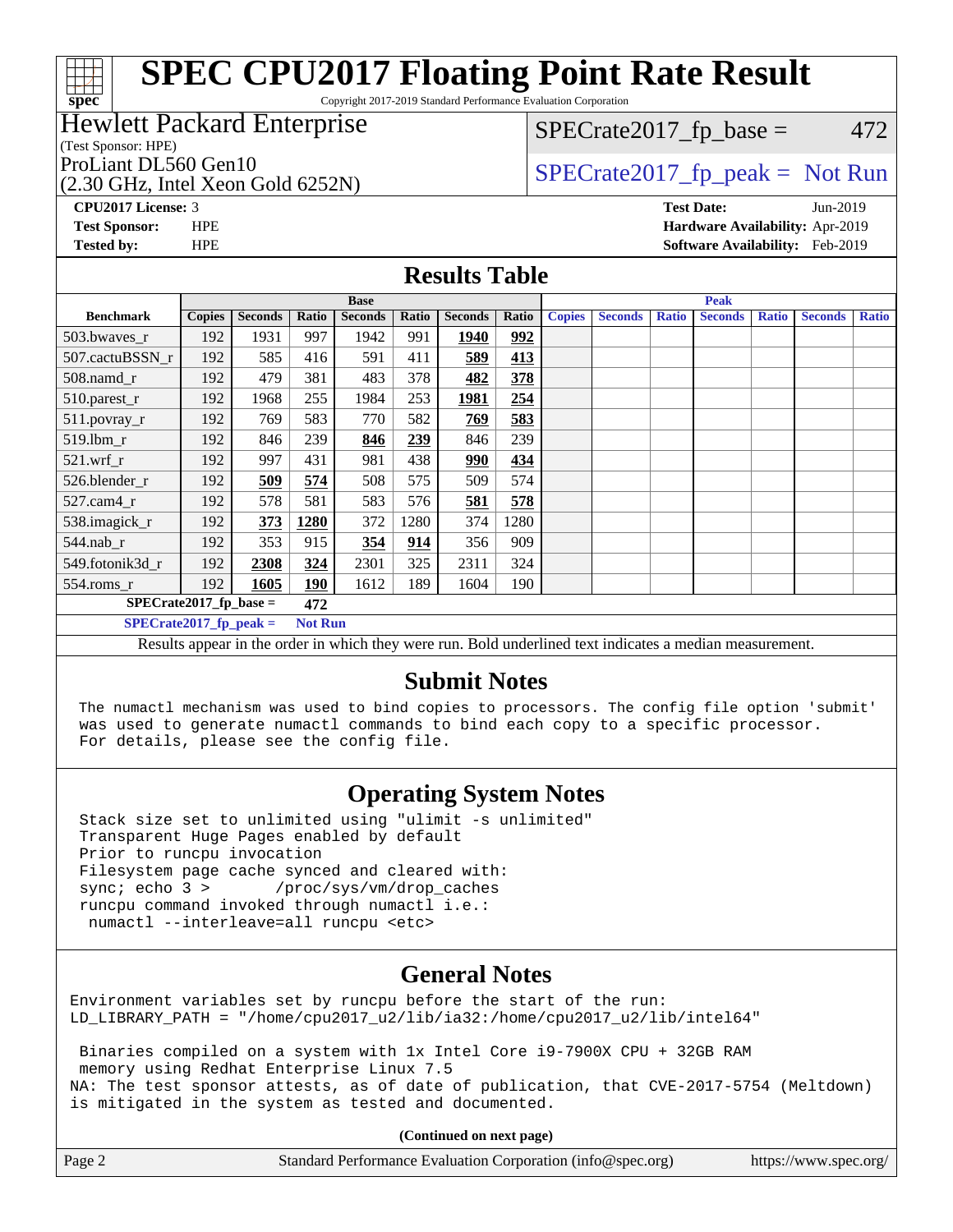Copyright 2017-2019 Standard Performance Evaluation Corporation

#### Hewlett Packard Enterprise

 $SPECTate2017<sub>fr</sub> base = 472$ 

### (Test Sponsor: HPE)

(2.30 GHz, Intel Xeon Gold 6252N)

ProLiant DL560 Gen10  $SPECTA 560$  Spectrate2017\_fp\_peak = Not Run

**[spec](http://www.spec.org/)**

**[Tested by:](http://www.spec.org/auto/cpu2017/Docs/result-fields.html#Testedby)** HPE **[Software Availability:](http://www.spec.org/auto/cpu2017/Docs/result-fields.html#SoftwareAvailability)** Feb-2019

**[CPU2017 License:](http://www.spec.org/auto/cpu2017/Docs/result-fields.html#CPU2017License)** 3 **[Test Date:](http://www.spec.org/auto/cpu2017/Docs/result-fields.html#TestDate)** Jun-2019 **[Test Sponsor:](http://www.spec.org/auto/cpu2017/Docs/result-fields.html#TestSponsor)** HPE **[Hardware Availability:](http://www.spec.org/auto/cpu2017/Docs/result-fields.html#HardwareAvailability)** Apr-2019

#### **[General Notes \(Continued\)](http://www.spec.org/auto/cpu2017/Docs/result-fields.html#GeneralNotes)**

Yes: The test sponsor attests, as of date of publication, that CVE-2017-5753 (Spectre variant 1) is mitigated in the system as tested and documented. Yes: The test sponsor attests, as of date of publication, that CVE-2017-5715 (Spectre variant 2) is mitigated in the system as tested and documented.

#### **[Platform Notes](http://www.spec.org/auto/cpu2017/Docs/result-fields.html#PlatformNotes)**

Page 3 Standard Performance Evaluation Corporation [\(info@spec.org\)](mailto:info@spec.org) <https://www.spec.org/> BIOS Configuration: Thermal Configuration set to Maximum Cooling Memory Patrol Scrubbing set to Disabled LLC Prefetch set to Enabled LLC Dead Line Allocation set to Disabled Enhanced Processor Performance set to Enabled Workload Profile set to General Throughput Compute Workload Profile set to Custom Energy/Performance Bias set to Balanced Performance Advanced Memory Protection set to Advanced ECC Sysinfo program /home/cpu2017\_u2/bin/sysinfo Rev: r5974 of 2018-05-19 9bcde8f2999c33d61f64985e45859ea9 running on linux-erfc Mon Jun 10 10:00:02 2019 SUT (System Under Test) info as seen by some common utilities. For more information on this section, see <https://www.spec.org/cpu2017/Docs/config.html#sysinfo> From /proc/cpuinfo model name : Intel(R) Xeon(R) Gold 6252N CPU @ 2.30GHz 4 "physical id"s (chips) 192 "processors" cores, siblings (Caution: counting these is hw and system dependent. The following excerpts from /proc/cpuinfo might not be reliable. Use with caution.) cpu cores : 24 siblings : 48 physical 0: cores 0 1 2 3 4 8 9 10 11 12 13 16 17 18 19 20 21 25 26 27 28 29 physical 1: cores 0 1 2 3 4 8 9 10 11 12 13 16 17 18 19 20 21 25 26 27 28 29 physical 2: cores 0 1 2 3 4 8 9 10 11 12 13 16 17 18 19 20 21 25 26 27 28 29 physical 3: cores 0 1 2 3 4 8 9 10 11 12 13 16 17 18 19 20 21 25 26 27 28 29 From lscpu: Architecture: x86\_64 CPU op-mode(s): 32-bit, 64-bit Byte Order: Little Endian CPU(s): 192 On-line CPU(s) list: 0-191 Thread(s) per core: 2 Core(s) per socket: 24 **(Continued on next page)**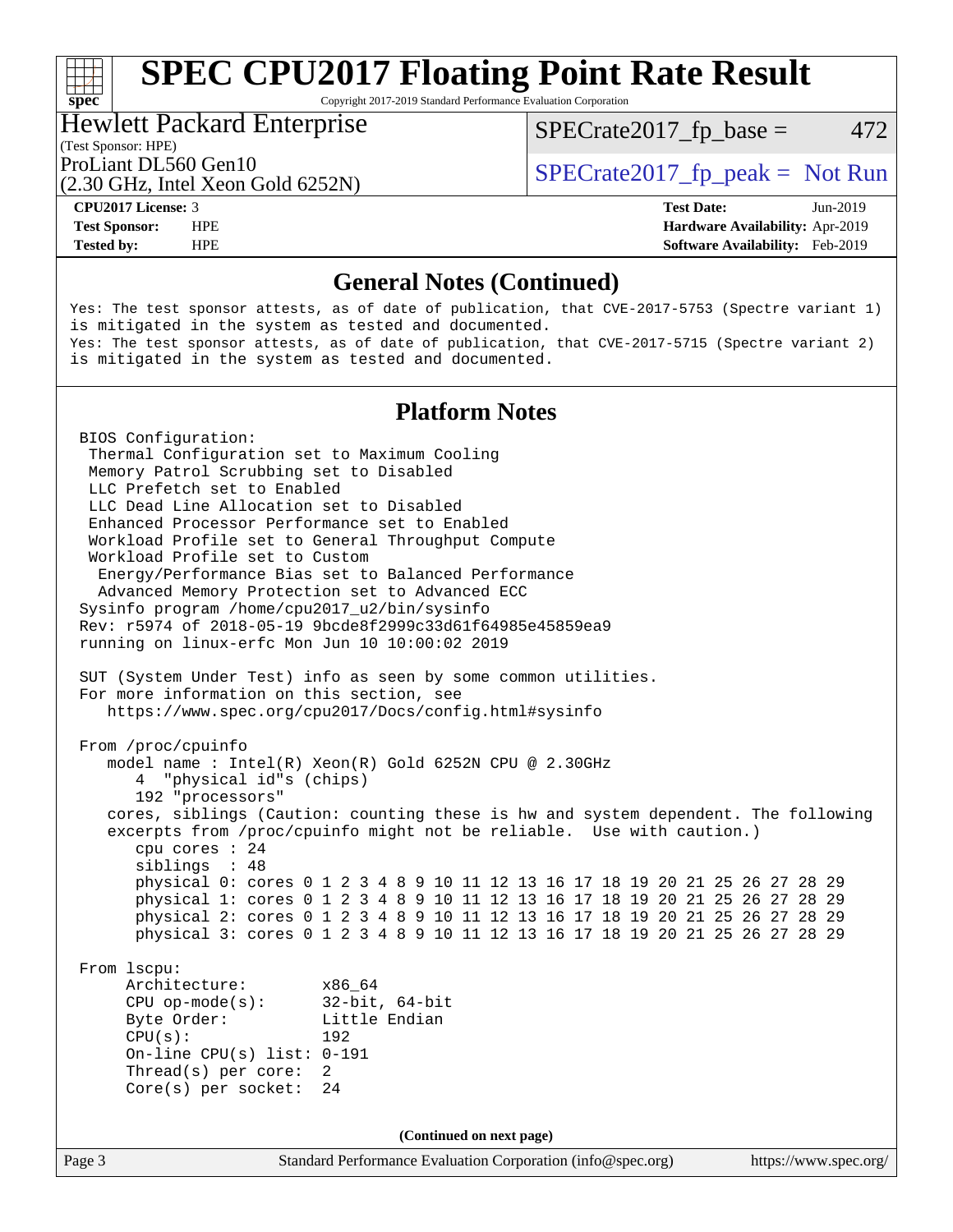Copyright 2017-2019 Standard Performance Evaluation Corporation

## Hewlett Packard Enterprise

 $SPECrate2017_fp\_base = 472$ 

#### (Test Sponsor: HPE)

(2.30 GHz, Intel Xeon Gold 6252N)

ProLiant DL560 Gen10<br>  $(2, 30 \text{ GHz})$  Intel Xeon Gold 6252N)

**[spec](http://www.spec.org/)**

**[CPU2017 License:](http://www.spec.org/auto/cpu2017/Docs/result-fields.html#CPU2017License)** 3 **[Test Date:](http://www.spec.org/auto/cpu2017/Docs/result-fields.html#TestDate)** Jun-2019 **[Test Sponsor:](http://www.spec.org/auto/cpu2017/Docs/result-fields.html#TestSponsor)** HPE **[Hardware Availability:](http://www.spec.org/auto/cpu2017/Docs/result-fields.html#HardwareAvailability)** Apr-2019 **[Tested by:](http://www.spec.org/auto/cpu2017/Docs/result-fields.html#Testedby)** HPE **[Software Availability:](http://www.spec.org/auto/cpu2017/Docs/result-fields.html#SoftwareAvailability)** Feb-2019

#### **[Platform Notes \(Continued\)](http://www.spec.org/auto/cpu2017/Docs/result-fields.html#PlatformNotes)**

| Socket(s):                                        | 4                                                                                    |
|---------------------------------------------------|--------------------------------------------------------------------------------------|
| NUMA $node(s):$                                   | 8                                                                                    |
| Vendor ID:                                        | GenuineIntel                                                                         |
| CPU family:                                       | 6                                                                                    |
| Model:                                            | 85                                                                                   |
| Model name:                                       | $Intel(R) Xeon(R) Gold 6252N CPU @ 2.30GHz$                                          |
| Stepping:                                         | $7\phantom{.0}$                                                                      |
| CPU MHz:                                          | 2300.000                                                                             |
| BogoMIPS:                                         | 4600.00                                                                              |
| Virtualization:                                   | $VT - x$                                                                             |
| L1d cache:                                        | 32K                                                                                  |
| Lli cache:                                        | 32K                                                                                  |
| $L2$ cache:                                       | 1024K                                                                                |
| $L3$ cache:                                       | 36608K                                                                               |
| NUMA $node0$ $CPU(s):$                            | $0 - 11,96 - 107$                                                                    |
| NUMA $node1$ $CPU(s):$                            | $12 - 23, 108 - 119$                                                                 |
| NUMA node2 CPU(s):                                | $24 - 35, 120 - 131$                                                                 |
| NUMA $node3$ $CPU(s):$                            | $36 - 47, 132 - 143$                                                                 |
| NUMA $node4$ $CPU(s):$                            | $48 - 59, 144 - 155$                                                                 |
| NUMA $node5$ $CPU(s):$                            | $60 - 71, 156 - 167$                                                                 |
| NUMA node6 CPU(s):                                | 72-83,168-179                                                                        |
| NUMA $node7$ $CPU(s):$                            | 84-95,180-191                                                                        |
| Flaqs:                                            | fpu vme de pse tsc msr pae mce cx8 apic sep mtrr pge mca cmov                        |
|                                                   | pat pse36 clflush dts acpi mmx fxsr sse sse2 ss ht tm pbe syscall nx pdpelgb rdtscp  |
|                                                   | lm constant_tsc art arch_perfmon pebs bts rep_good nopl xtopology nonstop_tsc cpuid  |
|                                                   | aperfmperf tsc_known_freq pni pclmulqdq dtes64 monitor ds_cpl vmx smx est tm2 ssse3  |
|                                                   | sdbg fma cx16 xtpr pdcm pcid dca sse4_1 sse4_2 x2apic movbe popcnt                   |
|                                                   | tsc_deadline_timer aes xsave avx f16c rdrand lahf_lm abm 3dnowprefetch cpuid_fault   |
|                                                   | epb cat_13 cdp_13 invpcid_single intel_ppin mba tpr_shadow vnmi flexpriority ept     |
|                                                   | vpid fsgsbase tsc_adjust bmil hle avx2 smep bmi2 erms invpcid rtm cqm mpx rdt_a      |
|                                                   | avx512f avx512dq rdseed adx smap clflushopt clwb intel_pt avx512cd avx512bw avx512vl |
|                                                   | xsaveopt xsavec xgetbvl xsaves cqm_llc cqm_occup_llc cqm_mbm_total cqm_mbm_local     |
|                                                   | ibpb ibrs stibp dtherm ida arat pln pts pku ospke avx512_vnni arch_capabilities ssbd |
|                                                   |                                                                                      |
| /proc/cpuinfo cache data<br>cache size : 36608 KB |                                                                                      |
|                                                   |                                                                                      |
|                                                   | From numactl --hardware WARNING: a numactl 'node' might or might not correspond to a |
| physical chip.                                    |                                                                                      |
| $available: 8 nodes (0-7)$                        |                                                                                      |
|                                                   | node 0 cpus: 0 1 2 3 4 5 6 7 8 9 10 11 96 97 98 99 100 101 102 103 104 105 106 107   |
| node 0 size: 96348 MB                             |                                                                                      |
| node 0 free: 95945 MB                             |                                                                                      |
|                                                   | node 1 cpus: 12 13 14 15 16 17 18 19 20 21 22 23 108 109 110 111 112 113 114 115 116 |
| 117 118 119                                       |                                                                                      |
| node 1 size: 96763 MB                             |                                                                                      |
| node 1 free: 96514 MB                             |                                                                                      |
|                                                   |                                                                                      |
|                                                   | (Continued on next page)                                                             |
|                                                   |                                                                                      |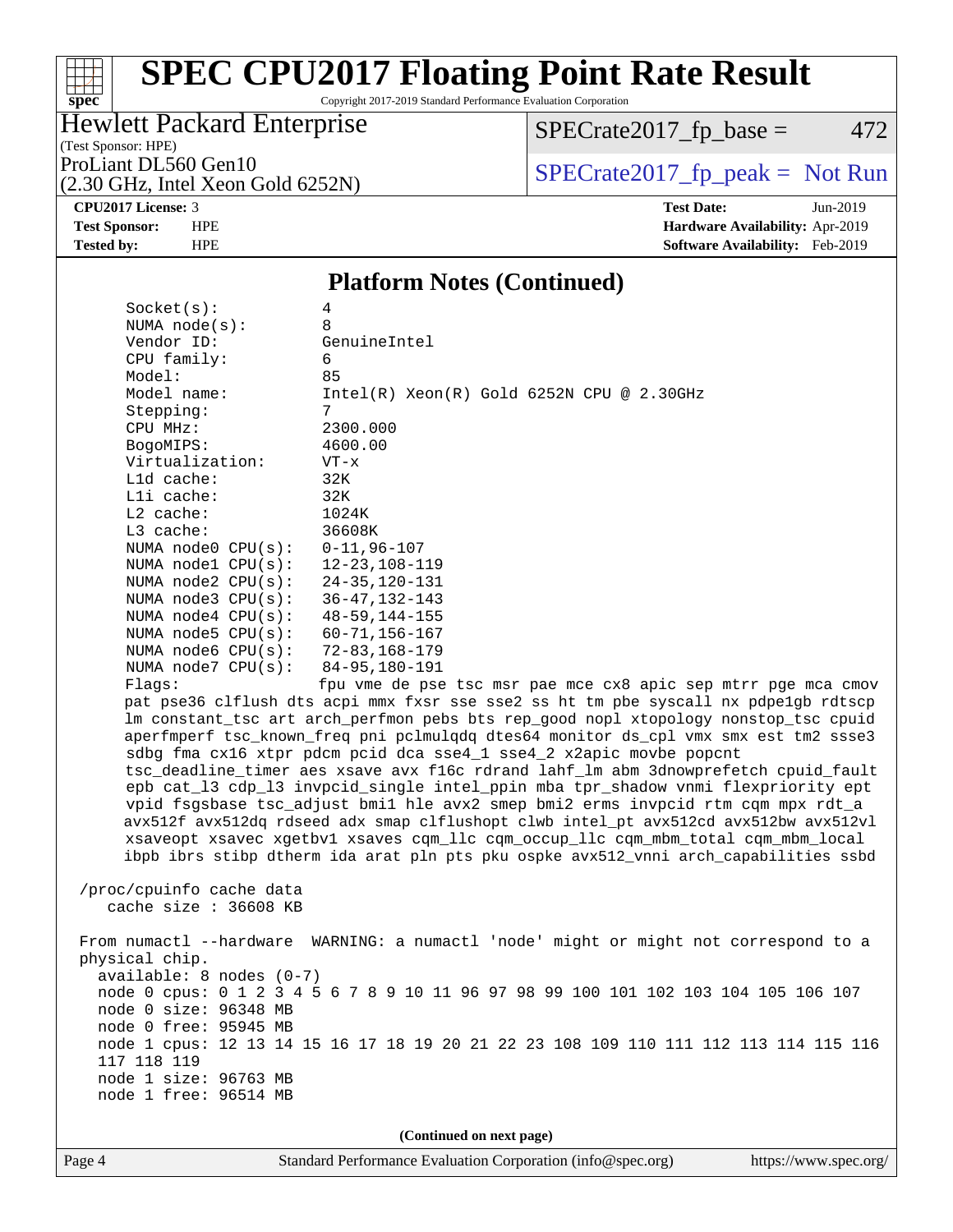# **[spec](http://www.spec.org/)**<sup>®</sup>

# **[SPEC CPU2017 Floating Point Rate Result](http://www.spec.org/auto/cpu2017/Docs/result-fields.html#SPECCPU2017FloatingPointRateResult)**

Copyright 2017-2019 Standard Performance Evaluation Corporation

### Hewlett Packard Enterprise

 $SPECTate2017<sub>fr</sub> base = 472$ 

## (Test Sponsor: HPE)

(2.30 GHz, Intel Xeon Gold 6252N)

ProLiant DL560 Gen10  $SPECTA 560$  Spectrate2017\_fp\_peak = Not Run

#### **[CPU2017 License:](http://www.spec.org/auto/cpu2017/Docs/result-fields.html#CPU2017License)** 3 **[Test Date:](http://www.spec.org/auto/cpu2017/Docs/result-fields.html#TestDate)** Jun-2019 **[Test Sponsor:](http://www.spec.org/auto/cpu2017/Docs/result-fields.html#TestSponsor)** HPE **[Hardware Availability:](http://www.spec.org/auto/cpu2017/Docs/result-fields.html#HardwareAvailability)** Apr-2019 **[Tested by:](http://www.spec.org/auto/cpu2017/Docs/result-fields.html#Testedby)** HPE **[Software Availability:](http://www.spec.org/auto/cpu2017/Docs/result-fields.html#SoftwareAvailability)** Feb-2019

#### **[Platform Notes \(Continued\)](http://www.spec.org/auto/cpu2017/Docs/result-fields.html#PlatformNotes)**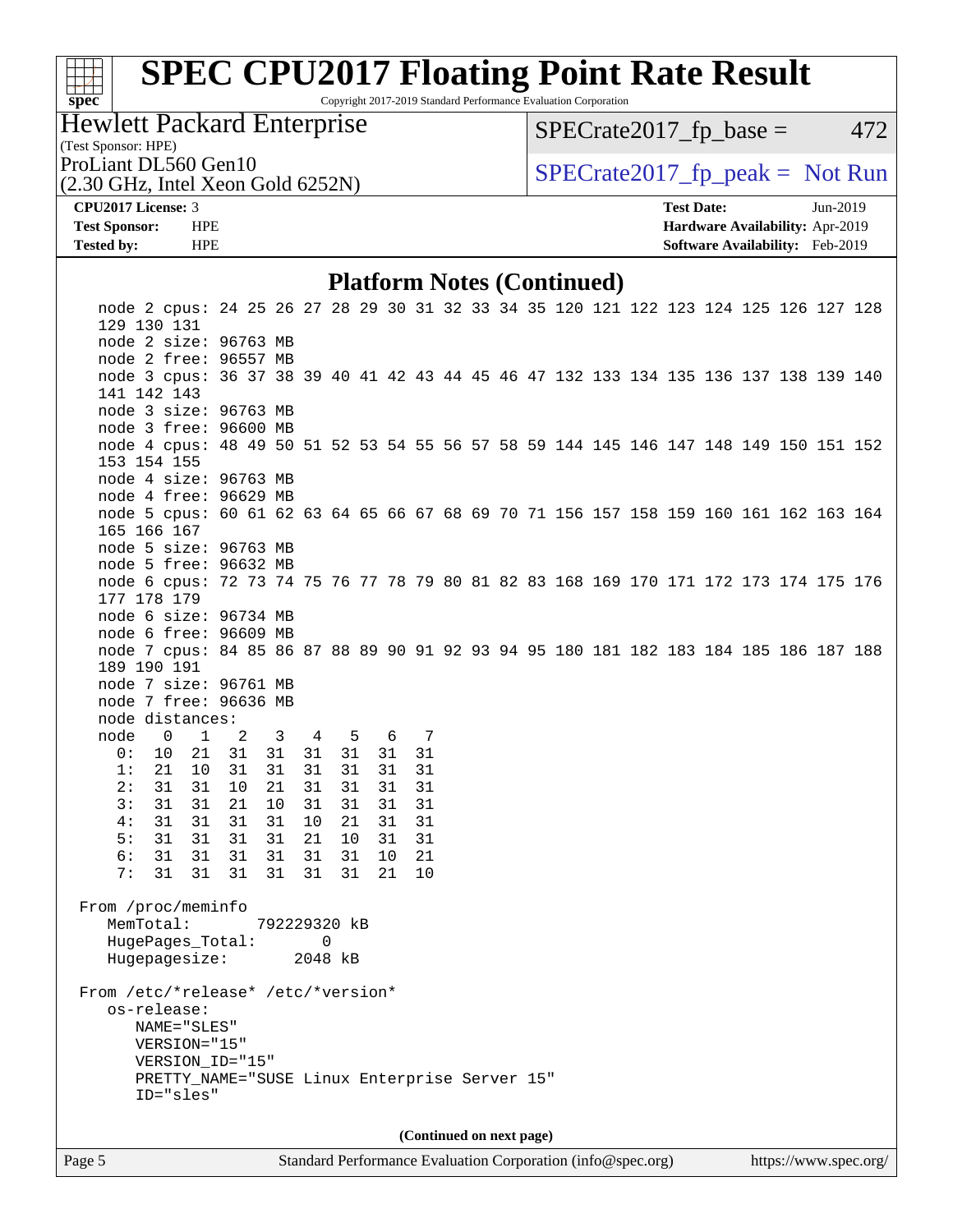Copyright 2017-2019 Standard Performance Evaluation Corporation

### Hewlett Packard Enterprise

 $SPECTate2017<sub>fr</sub> base = 472$ 

#### (Test Sponsor: HPE)

(2.30 GHz, Intel Xeon Gold 6252N)

ProLiant DL560 Gen10  $SPECrate2017$  fp\_peak = Not Run

**[spec](http://www.spec.org/)**

ti h

**[CPU2017 License:](http://www.spec.org/auto/cpu2017/Docs/result-fields.html#CPU2017License)** 3 **[Test Date:](http://www.spec.org/auto/cpu2017/Docs/result-fields.html#TestDate)** Jun-2019 **[Test Sponsor:](http://www.spec.org/auto/cpu2017/Docs/result-fields.html#TestSponsor)** HPE **[Hardware Availability:](http://www.spec.org/auto/cpu2017/Docs/result-fields.html#HardwareAvailability)** Apr-2019 **[Tested by:](http://www.spec.org/auto/cpu2017/Docs/result-fields.html#Testedby)** HPE **[Software Availability:](http://www.spec.org/auto/cpu2017/Docs/result-fields.html#SoftwareAvailability)** Feb-2019

#### **[Platform Notes \(Continued\)](http://www.spec.org/auto/cpu2017/Docs/result-fields.html#PlatformNotes)**

 ID\_LIKE="suse" ANSI\_COLOR="0;32" CPE\_NAME="cpe:/o:suse:sles:15"

uname -a:

 Linux linux-erfc 4.12.14-23-default #1 SMP Tue May 29 21:04:44 UTC 2018 (cd0437b) x86\_64 x86\_64 x86\_64 GNU/Linux

Kernel self-reported vulnerability status:

 CVE-2017-5754 (Meltdown): Not affected CVE-2017-5753 (Spectre variant 1): Mitigation: \_\_user pointer sanitization CVE-2017-5715 (Spectre variant 2): Mitigation: Indirect Branch Restricted Speculation, IBPB, IBRS\_FW

run-level 3 Jun 10 09:58

 SPEC is set to: /home/cpu2017\_u2 Filesystem Type Size Used Avail Use% Mounted on /dev/sda2 btrfs 371G 119G 252G 33% /home

 Additional information from dmidecode follows. WARNING: Use caution when you interpret this section. The 'dmidecode' program reads system data which is "intended to allow hardware to be accurately determined", but the intent may not be met, as there are frequent changes to hardware, firmware, and the "DMTF SMBIOS" standard. BIOS HPE U34 02/02/2019 Memory:

 24x UNKNOWN NOT AVAILABLE 24x UNKNOWN NOT AVAILABLE 32 GB 2 rank 2933

(End of data from sysinfo program)

#### **[Compiler Version Notes](http://www.spec.org/auto/cpu2017/Docs/result-fields.html#CompilerVersionNotes)**

|        | CC 519.1bm $r(base)$ 538.imagick $r(base)$ 544.nab $r(base)$                                                                                                                     |                       |
|--------|----------------------------------------------------------------------------------------------------------------------------------------------------------------------------------|-----------------------|
|        | Intel(R) C Intel(R) 64 Compiler for applications running on Intel(R) 64,<br>Version 19.0.2.187 Build 20190117<br>Copyright (C) 1985-2019 Intel Corporation. All rights reserved. |                       |
|        | CXXC 508. namd $r(base)$ 510. parest $r(base)$                                                                                                                                   |                       |
|        | Intel(R) $C++$ Intel(R) 64 Compiler for applications running on Intel(R) 64,                                                                                                     |                       |
|        | (Continued on next page)                                                                                                                                                         |                       |
| Page 6 | Standard Performance Evaluation Corporation (info@spec.org)                                                                                                                      | https://www.spec.org/ |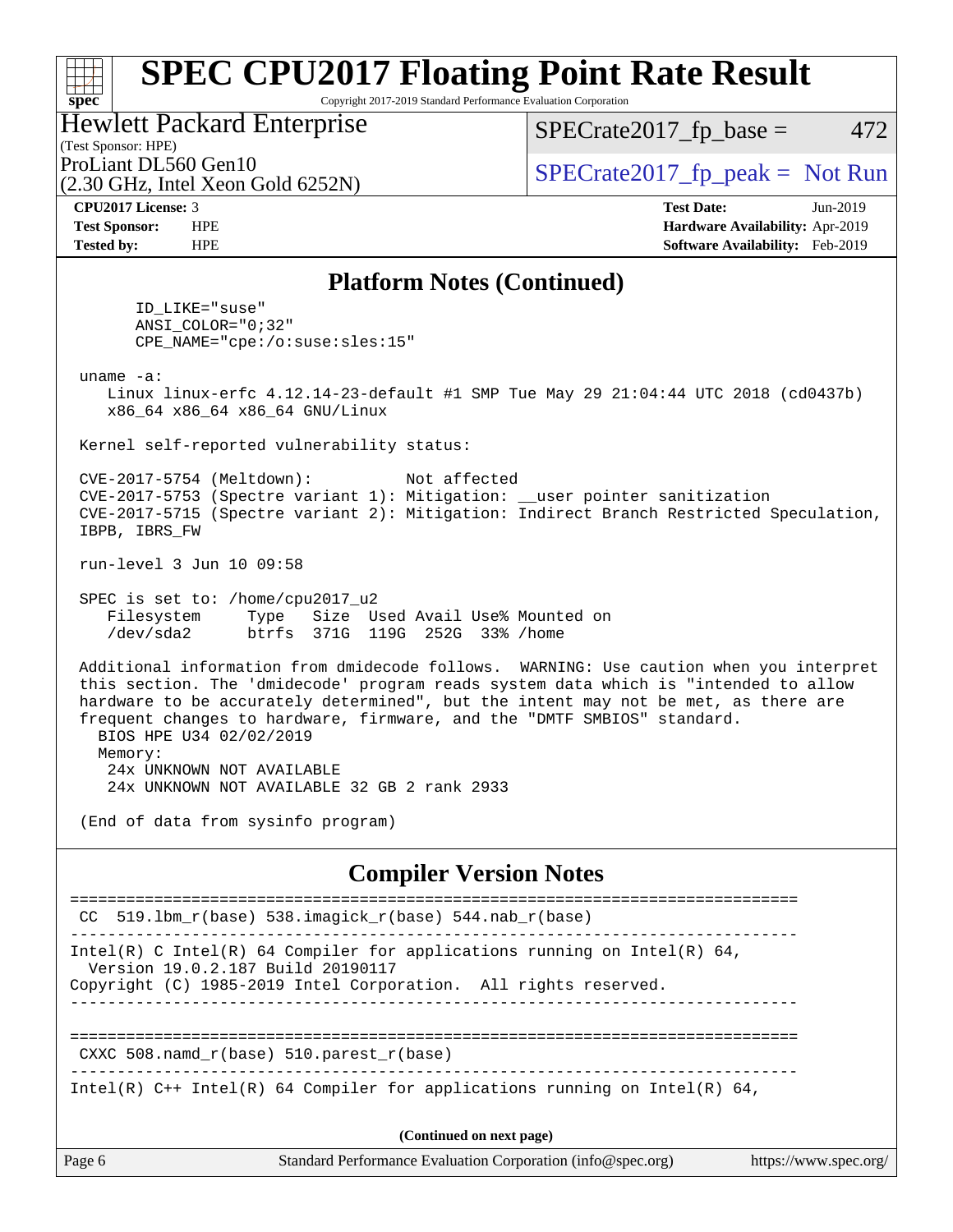# **[spec](http://www.spec.org/)**

# **[SPEC CPU2017 Floating Point Rate Result](http://www.spec.org/auto/cpu2017/Docs/result-fields.html#SPECCPU2017FloatingPointRateResult)**

Copyright 2017-2019 Standard Performance Evaluation Corporation

## Hewlett Packard Enterprise

 $SPECrate2017_fp\_base = 472$ 

#### (Test Sponsor: HPE)

(2.30 GHz, Intel Xeon Gold 6252N)

ProLiant DL560 Gen10<br>  $(2, 30 \text{ GHz})$  Intel Xeon Gold 6252N)

**[CPU2017 License:](http://www.spec.org/auto/cpu2017/Docs/result-fields.html#CPU2017License)** 3 **[Test Date:](http://www.spec.org/auto/cpu2017/Docs/result-fields.html#TestDate)** Jun-2019 **[Test Sponsor:](http://www.spec.org/auto/cpu2017/Docs/result-fields.html#TestSponsor)** HPE **[Hardware Availability:](http://www.spec.org/auto/cpu2017/Docs/result-fields.html#HardwareAvailability)** Apr-2019 **[Tested by:](http://www.spec.org/auto/cpu2017/Docs/result-fields.html#Testedby)** HPE **[Software Availability:](http://www.spec.org/auto/cpu2017/Docs/result-fields.html#SoftwareAvailability)** Feb-2019

#### **[Compiler Version Notes \(Continued\)](http://www.spec.org/auto/cpu2017/Docs/result-fields.html#CompilerVersionNotes)**

| Version 19.0.2.187 Build 20190117<br>Copyright (C) 1985-2019 Intel Corporation. All rights reserved.                                                                                                                                                                                                                                                                                                                                                                                                                                                                 |
|----------------------------------------------------------------------------------------------------------------------------------------------------------------------------------------------------------------------------------------------------------------------------------------------------------------------------------------------------------------------------------------------------------------------------------------------------------------------------------------------------------------------------------------------------------------------|
| CC 511.povray_r(base) 526.blender_r(base)                                                                                                                                                                                                                                                                                                                                                                                                                                                                                                                            |
| Intel(R) $C++$ Intel(R) 64 Compiler for applications running on Intel(R) 64,<br>Version 19.0.2.187 Build 20190117<br>Copyright (C) 1985-2019 Intel Corporation. All rights reserved.<br>Intel(R) C Intel(R) 64 Compiler for applications running on Intel(R) 64,<br>Version 19.0.2.187 Build 20190117<br>Copyright (C) 1985-2019 Intel Corporation. All rights reserved.                                                                                                                                                                                             |
| FC 507.cactuBSSN_r(base)                                                                                                                                                                                                                                                                                                                                                                                                                                                                                                                                             |
| Intel(R) $C++$ Intel(R) 64 Compiler for applications running on Intel(R) 64,<br>Version 19.0.2.187 Build 20190117<br>Copyright (C) 1985-2019 Intel Corporation. All rights reserved.<br>Intel(R) C Intel(R) 64 Compiler for applications running on Intel(R) 64,<br>Version 19.0.2.187 Build 20190117<br>Copyright (C) 1985-2019 Intel Corporation. All rights reserved.<br>$Intel(R)$ Fortran Intel(R) 64 Compiler for applications running on Intel(R)<br>64, Version 19.0.2.187 Build 20190117<br>Copyright (C) 1985-2019 Intel Corporation. All rights reserved. |
| FC 503.bwaves_r(base) 549.fotonik3d_r(base) 554.roms_r(base)                                                                                                                                                                                                                                                                                                                                                                                                                                                                                                         |
| $Intel(R)$ Fortran Intel(R) 64 Compiler for applications running on Intel(R)<br>64, Version 19.0.2.187 Build 20190117<br>Copyright (C) 1985-2019 Intel Corporation. All rights reserved.                                                                                                                                                                                                                                                                                                                                                                             |
| $CC$ 521.wrf_ $r$ (base) 527.cam4_ $r$ (base)                                                                                                                                                                                                                                                                                                                                                                                                                                                                                                                        |
| $Intel(R)$ Fortran Intel(R) 64 Compiler for applications running on Intel(R)<br>64, Version 19.0.2.187 Build 20190117<br>Copyright (C) 1985-2019 Intel Corporation. All rights reserved.<br>Intel(R) C Intel(R) 64 Compiler for applications running on Intel(R) 64,<br>Version 19.0.2.187 Build 20190117<br>Copyright (C) 1985-2019 Intel Corporation. All rights reserved.<br>-----------------                                                                                                                                                                    |
|                                                                                                                                                                                                                                                                                                                                                                                                                                                                                                                                                                      |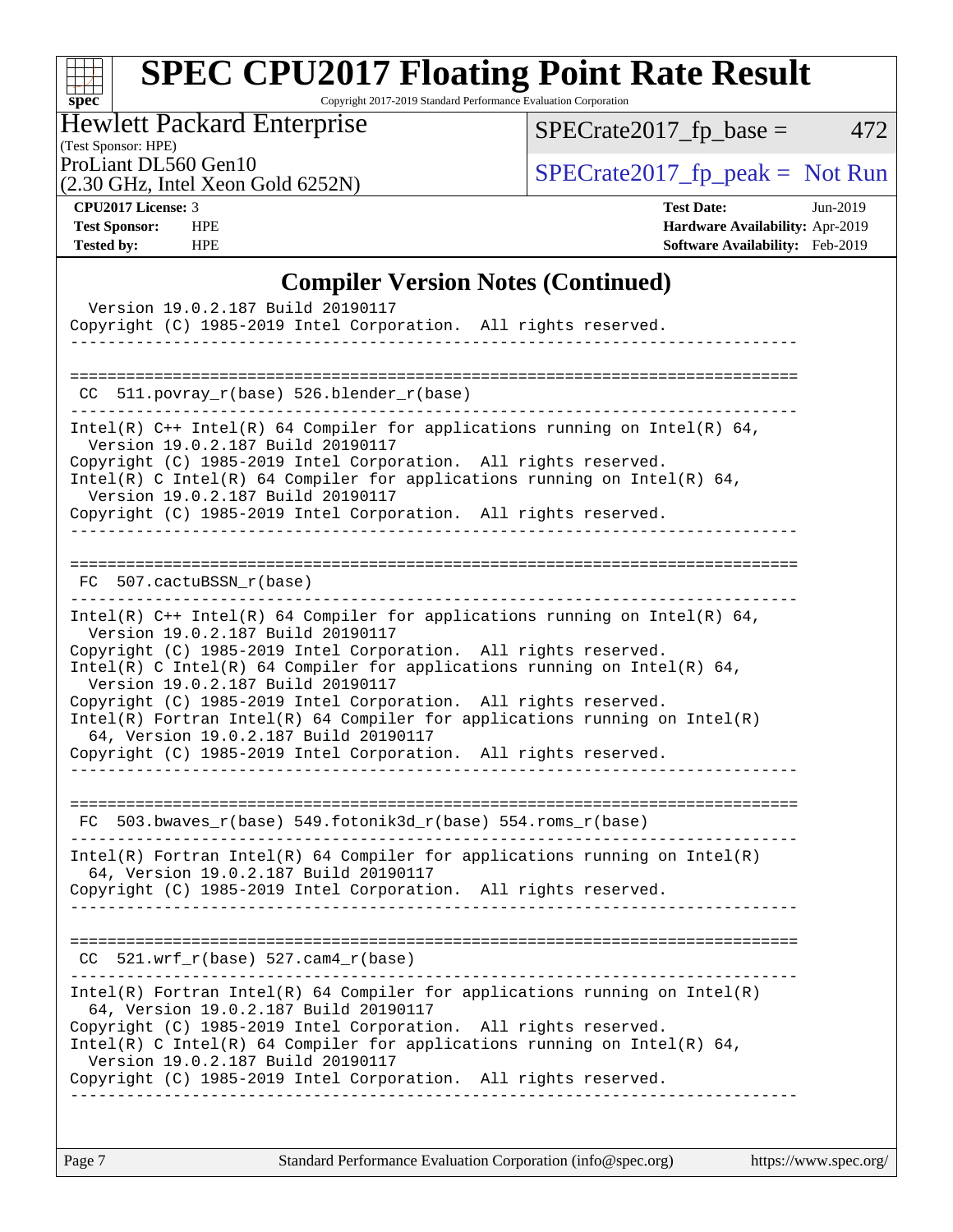### $\pm\pm\tau$ **[spec](http://www.spec.org/)**

# **[SPEC CPU2017 Floating Point Rate Result](http://www.spec.org/auto/cpu2017/Docs/result-fields.html#SPECCPU2017FloatingPointRateResult)**

Copyright 2017-2019 Standard Performance Evaluation Corporation

#### (Test Sponsor: HPE) Hewlett Packard Enterprise

 $SPECTate2017<sub>fr</sub> base = 472$ 

(2.30 GHz, Intel Xeon Gold 6252N)

ProLiant DL560 Gen10  $SPECTA 560$  Spectrate2017\_fp\_peak = Not Run

**[CPU2017 License:](http://www.spec.org/auto/cpu2017/Docs/result-fields.html#CPU2017License)** 3 **[Test Date:](http://www.spec.org/auto/cpu2017/Docs/result-fields.html#TestDate)** Jun-2019 **[Test Sponsor:](http://www.spec.org/auto/cpu2017/Docs/result-fields.html#TestSponsor)** HPE **[Hardware Availability:](http://www.spec.org/auto/cpu2017/Docs/result-fields.html#HardwareAvailability)** Apr-2019 **[Tested by:](http://www.spec.org/auto/cpu2017/Docs/result-fields.html#Testedby)** HPE **[Software Availability:](http://www.spec.org/auto/cpu2017/Docs/result-fields.html#SoftwareAvailability)** Feb-2019

## **[Base Compiler Invocation](http://www.spec.org/auto/cpu2017/Docs/result-fields.html#BaseCompilerInvocation)**

[C benchmarks](http://www.spec.org/auto/cpu2017/Docs/result-fields.html#Cbenchmarks): [icc -m64 -std=c11](http://www.spec.org/cpu2017/results/res2019q3/cpu2017-20190625-15729.flags.html#user_CCbase_intel_icc_64bit_c11_33ee0cdaae7deeeab2a9725423ba97205ce30f63b9926c2519791662299b76a0318f32ddfffdc46587804de3178b4f9328c46fa7c2b0cd779d7a61945c91cd35)

[C++ benchmarks](http://www.spec.org/auto/cpu2017/Docs/result-fields.html#CXXbenchmarks): [icpc -m64](http://www.spec.org/cpu2017/results/res2019q3/cpu2017-20190625-15729.flags.html#user_CXXbase_intel_icpc_64bit_4ecb2543ae3f1412ef961e0650ca070fec7b7afdcd6ed48761b84423119d1bf6bdf5cad15b44d48e7256388bc77273b966e5eb805aefd121eb22e9299b2ec9d9)

[Fortran benchmarks:](http://www.spec.org/auto/cpu2017/Docs/result-fields.html#Fortranbenchmarks) [ifort -m64](http://www.spec.org/cpu2017/results/res2019q3/cpu2017-20190625-15729.flags.html#user_FCbase_intel_ifort_64bit_24f2bb282fbaeffd6157abe4f878425411749daecae9a33200eee2bee2fe76f3b89351d69a8130dd5949958ce389cf37ff59a95e7a40d588e8d3a57e0c3fd751)

[Benchmarks using both Fortran and C](http://www.spec.org/auto/cpu2017/Docs/result-fields.html#BenchmarksusingbothFortranandC): [ifort -m64](http://www.spec.org/cpu2017/results/res2019q3/cpu2017-20190625-15729.flags.html#user_CC_FCbase_intel_ifort_64bit_24f2bb282fbaeffd6157abe4f878425411749daecae9a33200eee2bee2fe76f3b89351d69a8130dd5949958ce389cf37ff59a95e7a40d588e8d3a57e0c3fd751) [icc -m64 -std=c11](http://www.spec.org/cpu2017/results/res2019q3/cpu2017-20190625-15729.flags.html#user_CC_FCbase_intel_icc_64bit_c11_33ee0cdaae7deeeab2a9725423ba97205ce30f63b9926c2519791662299b76a0318f32ddfffdc46587804de3178b4f9328c46fa7c2b0cd779d7a61945c91cd35)

[Benchmarks using both C and C++:](http://www.spec.org/auto/cpu2017/Docs/result-fields.html#BenchmarksusingbothCandCXX) [icpc -m64](http://www.spec.org/cpu2017/results/res2019q3/cpu2017-20190625-15729.flags.html#user_CC_CXXbase_intel_icpc_64bit_4ecb2543ae3f1412ef961e0650ca070fec7b7afdcd6ed48761b84423119d1bf6bdf5cad15b44d48e7256388bc77273b966e5eb805aefd121eb22e9299b2ec9d9) [icc -m64 -std=c11](http://www.spec.org/cpu2017/results/res2019q3/cpu2017-20190625-15729.flags.html#user_CC_CXXbase_intel_icc_64bit_c11_33ee0cdaae7deeeab2a9725423ba97205ce30f63b9926c2519791662299b76a0318f32ddfffdc46587804de3178b4f9328c46fa7c2b0cd779d7a61945c91cd35)

[Benchmarks using Fortran, C, and C++](http://www.spec.org/auto/cpu2017/Docs/result-fields.html#BenchmarksusingFortranCandCXX): [icpc -m64](http://www.spec.org/cpu2017/results/res2019q3/cpu2017-20190625-15729.flags.html#user_CC_CXX_FCbase_intel_icpc_64bit_4ecb2543ae3f1412ef961e0650ca070fec7b7afdcd6ed48761b84423119d1bf6bdf5cad15b44d48e7256388bc77273b966e5eb805aefd121eb22e9299b2ec9d9) [icc -m64 -std=c11](http://www.spec.org/cpu2017/results/res2019q3/cpu2017-20190625-15729.flags.html#user_CC_CXX_FCbase_intel_icc_64bit_c11_33ee0cdaae7deeeab2a9725423ba97205ce30f63b9926c2519791662299b76a0318f32ddfffdc46587804de3178b4f9328c46fa7c2b0cd779d7a61945c91cd35) [ifort -m64](http://www.spec.org/cpu2017/results/res2019q3/cpu2017-20190625-15729.flags.html#user_CC_CXX_FCbase_intel_ifort_64bit_24f2bb282fbaeffd6157abe4f878425411749daecae9a33200eee2bee2fe76f3b89351d69a8130dd5949958ce389cf37ff59a95e7a40d588e8d3a57e0c3fd751)

## **[Base Portability Flags](http://www.spec.org/auto/cpu2017/Docs/result-fields.html#BasePortabilityFlags)**

 503.bwaves\_r: [-DSPEC\\_LP64](http://www.spec.org/cpu2017/results/res2019q3/cpu2017-20190625-15729.flags.html#suite_basePORTABILITY503_bwaves_r_DSPEC_LP64) 507.cactuBSSN\_r: [-DSPEC\\_LP64](http://www.spec.org/cpu2017/results/res2019q3/cpu2017-20190625-15729.flags.html#suite_basePORTABILITY507_cactuBSSN_r_DSPEC_LP64) 508.namd\_r: [-DSPEC\\_LP64](http://www.spec.org/cpu2017/results/res2019q3/cpu2017-20190625-15729.flags.html#suite_basePORTABILITY508_namd_r_DSPEC_LP64) 510.parest\_r: [-DSPEC\\_LP64](http://www.spec.org/cpu2017/results/res2019q3/cpu2017-20190625-15729.flags.html#suite_basePORTABILITY510_parest_r_DSPEC_LP64) 511.povray\_r: [-DSPEC\\_LP64](http://www.spec.org/cpu2017/results/res2019q3/cpu2017-20190625-15729.flags.html#suite_basePORTABILITY511_povray_r_DSPEC_LP64) 519.lbm\_r: [-DSPEC\\_LP64](http://www.spec.org/cpu2017/results/res2019q3/cpu2017-20190625-15729.flags.html#suite_basePORTABILITY519_lbm_r_DSPEC_LP64) 521.wrf\_r: [-DSPEC\\_LP64](http://www.spec.org/cpu2017/results/res2019q3/cpu2017-20190625-15729.flags.html#suite_basePORTABILITY521_wrf_r_DSPEC_LP64) [-DSPEC\\_CASE\\_FLAG](http://www.spec.org/cpu2017/results/res2019q3/cpu2017-20190625-15729.flags.html#b521.wrf_r_baseCPORTABILITY_DSPEC_CASE_FLAG) [-convert big\\_endian](http://www.spec.org/cpu2017/results/res2019q3/cpu2017-20190625-15729.flags.html#user_baseFPORTABILITY521_wrf_r_convert_big_endian_c3194028bc08c63ac5d04de18c48ce6d347e4e562e8892b8bdbdc0214820426deb8554edfa529a3fb25a586e65a3d812c835984020483e7e73212c4d31a38223) 526.blender\_r: [-DSPEC\\_LP64](http://www.spec.org/cpu2017/results/res2019q3/cpu2017-20190625-15729.flags.html#suite_basePORTABILITY526_blender_r_DSPEC_LP64) [-DSPEC\\_LINUX](http://www.spec.org/cpu2017/results/res2019q3/cpu2017-20190625-15729.flags.html#b526.blender_r_baseCPORTABILITY_DSPEC_LINUX) [-funsigned-char](http://www.spec.org/cpu2017/results/res2019q3/cpu2017-20190625-15729.flags.html#user_baseCPORTABILITY526_blender_r_force_uchar_40c60f00ab013830e2dd6774aeded3ff59883ba5a1fc5fc14077f794d777847726e2a5858cbc7672e36e1b067e7e5c1d9a74f7176df07886a243d7cc18edfe67) 527.cam4\_r: [-DSPEC\\_LP64](http://www.spec.org/cpu2017/results/res2019q3/cpu2017-20190625-15729.flags.html#suite_basePORTABILITY527_cam4_r_DSPEC_LP64) [-DSPEC\\_CASE\\_FLAG](http://www.spec.org/cpu2017/results/res2019q3/cpu2017-20190625-15729.flags.html#b527.cam4_r_baseCPORTABILITY_DSPEC_CASE_FLAG) 538.imagick\_r: [-DSPEC\\_LP64](http://www.spec.org/cpu2017/results/res2019q3/cpu2017-20190625-15729.flags.html#suite_basePORTABILITY538_imagick_r_DSPEC_LP64) 544.nab\_r: [-DSPEC\\_LP64](http://www.spec.org/cpu2017/results/res2019q3/cpu2017-20190625-15729.flags.html#suite_basePORTABILITY544_nab_r_DSPEC_LP64) 549.fotonik3d\_r: [-DSPEC\\_LP64](http://www.spec.org/cpu2017/results/res2019q3/cpu2017-20190625-15729.flags.html#suite_basePORTABILITY549_fotonik3d_r_DSPEC_LP64) 554.roms\_r: [-DSPEC\\_LP64](http://www.spec.org/cpu2017/results/res2019q3/cpu2017-20190625-15729.flags.html#suite_basePORTABILITY554_roms_r_DSPEC_LP64)

## **[Base Optimization Flags](http://www.spec.org/auto/cpu2017/Docs/result-fields.html#BaseOptimizationFlags)**

[C benchmarks](http://www.spec.org/auto/cpu2017/Docs/result-fields.html#Cbenchmarks):

[-xCORE-AVX2](http://www.spec.org/cpu2017/results/res2019q3/cpu2017-20190625-15729.flags.html#user_CCbase_f-xCORE-AVX2) [-ipo](http://www.spec.org/cpu2017/results/res2019q3/cpu2017-20190625-15729.flags.html#user_CCbase_f-ipo) [-O3](http://www.spec.org/cpu2017/results/res2019q3/cpu2017-20190625-15729.flags.html#user_CCbase_f-O3) [-no-prec-div](http://www.spec.org/cpu2017/results/res2019q3/cpu2017-20190625-15729.flags.html#user_CCbase_f-no-prec-div) [-qopt-prefetch](http://www.spec.org/cpu2017/results/res2019q3/cpu2017-20190625-15729.flags.html#user_CCbase_f-qopt-prefetch) [-ffinite-math-only](http://www.spec.org/cpu2017/results/res2019q3/cpu2017-20190625-15729.flags.html#user_CCbase_f_finite_math_only_cb91587bd2077682c4b38af759c288ed7c732db004271a9512da14a4f8007909a5f1427ecbf1a0fb78ff2a814402c6114ac565ca162485bbcae155b5e4258871) [-qopt-mem-layout-trans=4](http://www.spec.org/cpu2017/results/res2019q3/cpu2017-20190625-15729.flags.html#user_CCbase_f-qopt-mem-layout-trans_fa39e755916c150a61361b7846f310bcdf6f04e385ef281cadf3647acec3f0ae266d1a1d22d972a7087a248fd4e6ca390a3634700869573d231a252c784941a8)

[C++ benchmarks:](http://www.spec.org/auto/cpu2017/Docs/result-fields.html#CXXbenchmarks) [-xCORE-AVX2](http://www.spec.org/cpu2017/results/res2019q3/cpu2017-20190625-15729.flags.html#user_CXXbase_f-xCORE-AVX2) [-ipo](http://www.spec.org/cpu2017/results/res2019q3/cpu2017-20190625-15729.flags.html#user_CXXbase_f-ipo) [-O3](http://www.spec.org/cpu2017/results/res2019q3/cpu2017-20190625-15729.flags.html#user_CXXbase_f-O3) [-no-prec-div](http://www.spec.org/cpu2017/results/res2019q3/cpu2017-20190625-15729.flags.html#user_CXXbase_f-no-prec-div) [-qopt-prefetch](http://www.spec.org/cpu2017/results/res2019q3/cpu2017-20190625-15729.flags.html#user_CXXbase_f-qopt-prefetch) [-ffinite-math-only](http://www.spec.org/cpu2017/results/res2019q3/cpu2017-20190625-15729.flags.html#user_CXXbase_f_finite_math_only_cb91587bd2077682c4b38af759c288ed7c732db004271a9512da14a4f8007909a5f1427ecbf1a0fb78ff2a814402c6114ac565ca162485bbcae155b5e4258871)

**(Continued on next page)**

Page 8 Standard Performance Evaluation Corporation [\(info@spec.org\)](mailto:info@spec.org) <https://www.spec.org/>